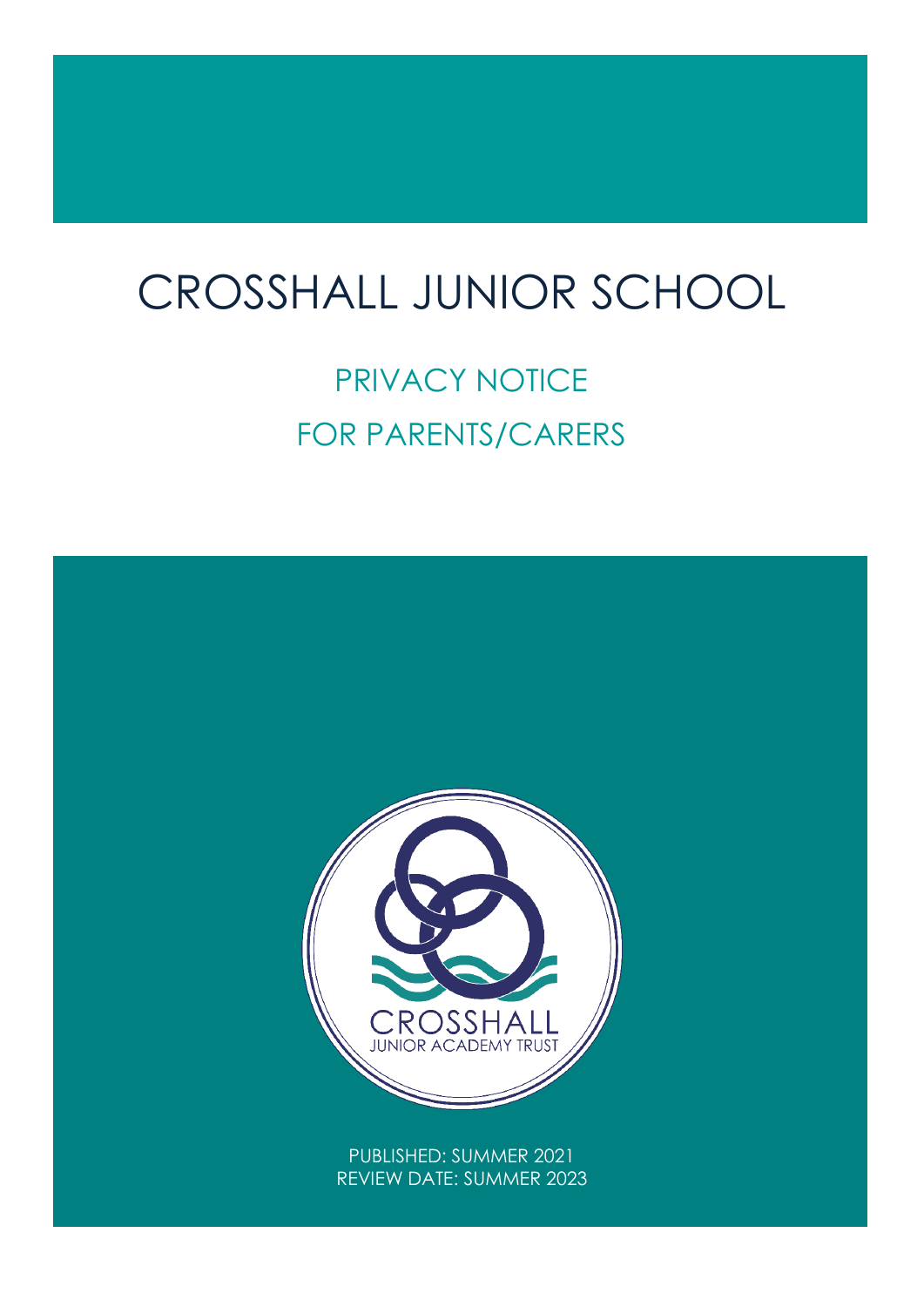### **Privacy notice for parents/carers**

Under data protection law, individuals have a right to be informed about how the school uses any personal data that we hold about them. We comply with this right by providing privacy notices to individuals where we are processing their personal data.

This privacy notice explains how we collect, store and use personal data about **parents**.

We, Crosshall Junior School Academy Trust, are the 'data controller' for the purposes of data protection law.

Our data protection officer is Paul Stratford (see 'Contact us' below).

#### **The personal data we hold**

Personal data that we may collect, use, store and share (when appropriate) about parents may include, but is not restricted to:

- Name, address and date of birth,
- Contact details, contact preferences, identification documents
- Characteristics such as ethnic background, first language
- Employment details such as place of work, occupation, job title, NI number
- Whether there is a court order in place restricting the parent's access to their child

We may also hold data about parents that we have received from other organisations, including other schools, local authorities and the Department for Education.

#### **Why we use this data**

We use this data to:

- Provide appropriate pastoral care
- Protect student/pupil welfare
- Administer admissions waiting lists
- Comply with the law regarding data sharing

#### **Our legal basis for using this data**

We only collect and use parents' personal data when the law allows us to. Most commonly, we process it where:

- We need to comply with a legal obligation
- We need it to perform an official task in the public interest

Less commonly, we may also process parents' personal data in situations where:

- We have obtained consent to use it in a certain way
- We need to protect the individual's vital interests (or someone else's interests)

Where we have obtained consent to use parents' personal data, this consent can be withdrawn at any time. We will make this clear when we ask for consent, and explain how consent can be withdrawn.

Some of the reasons listed above for collecting and using parents' personal data overlap, and there may be several grounds which justify our use of this data.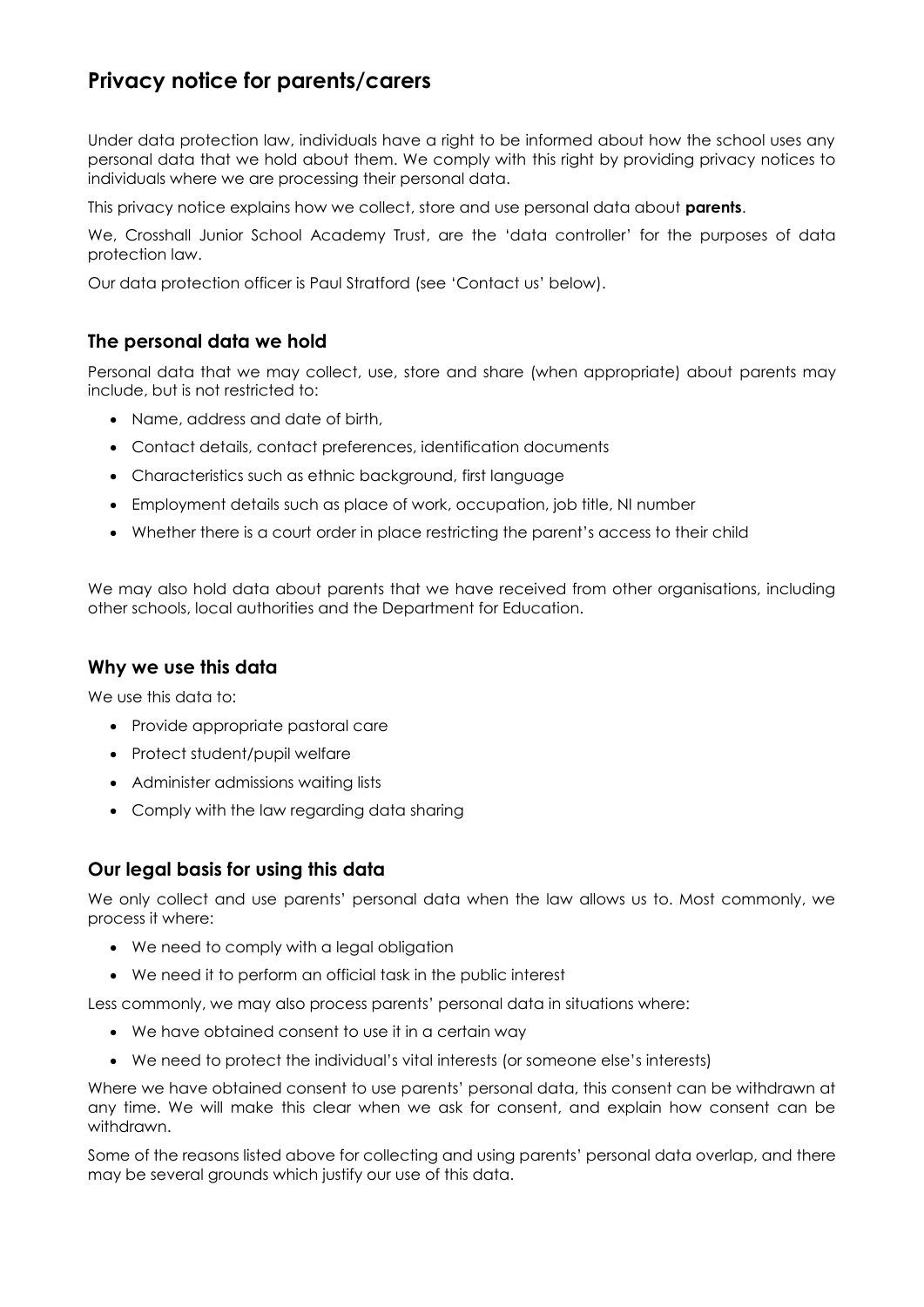#### **Our basis for using special category data**

For 'special category' data, we only collect and use it when we have both a lawful basis, as set out above, and one of the following conditions for processing as set out in data protection law:

- We have obtained your explicit consent to use your child's personal data in a certain way
- We need to perform or exercise an obligation or right in relation to employment, social security or social protection law
- We need to protect an individual's vital interests (i.e. protect your child's life or someone else's life), in situations where you're physically or legally incapable of giving consent
- The data concerned has already been made manifestly public by you
- We need to process it for the establishment, exercise or defence of legal claims
- We need to process it for reasons of substantial public interest as defined in legislation
- We need to process it for health or social care purposes, and the processing is done by, or under the direction of, a health or social work professional or by any other person obliged to confidentiality under law
- We need to process it for public health reasons, and the processing is done by, or under the direction of, a health professional or by any other person obliged to confidentiality under law
- We need to process it for archiving purposes, scientific or historical research purposes, or for statistical purposes, and the processing is in the public interest

For criminal offence data, we will only collect and use it when we have both a lawful basis, as set out above, and a condition for processing as set out in data protection law. Conditions include:

- We have obtained your consent to use it in a specific way
- We need to protect an individual's vital interests (i.e. protect your child's life or someone else's life), in situations where you're physically or legally incapable of giving consent
- The data concerned has already been made manifestly public by you
- We need to process it for, or in connection with, legal proceedings, to obtain legal advice, or for the establishment, exercise or defence of legal rights
- We need to process it for reasons of substantial public interest as defined in legislation

#### **Collecting this information**

While the majority of information we collect about parents is mandatory, there is some information that can be provided voluntarily.

Whenever we seek to collect information from you, we make it clear whether providing it is mandatory or optional. If it is mandatory, we will explain the possible consequences of not complying.

#### **How we store this data**

We keep personal information about students/pupils and their parents while they are attending our school. We may also keep it beyond their attendance at our school if this is necessary in order to comply with our legal obligations. We store this data in both digital and paper based formats. We keep personal data according to the Retention Schedule set out in the Information and Record Management Society's Toolkit for Schools. This can be found [here.](http://irms.org.uk/?page=schoolstoolkit&terms=%22toolkit+and+schools%22)

#### **Data sharing**

We do not share information about parents with any third party without consent unless the law and our policies allow us to do so.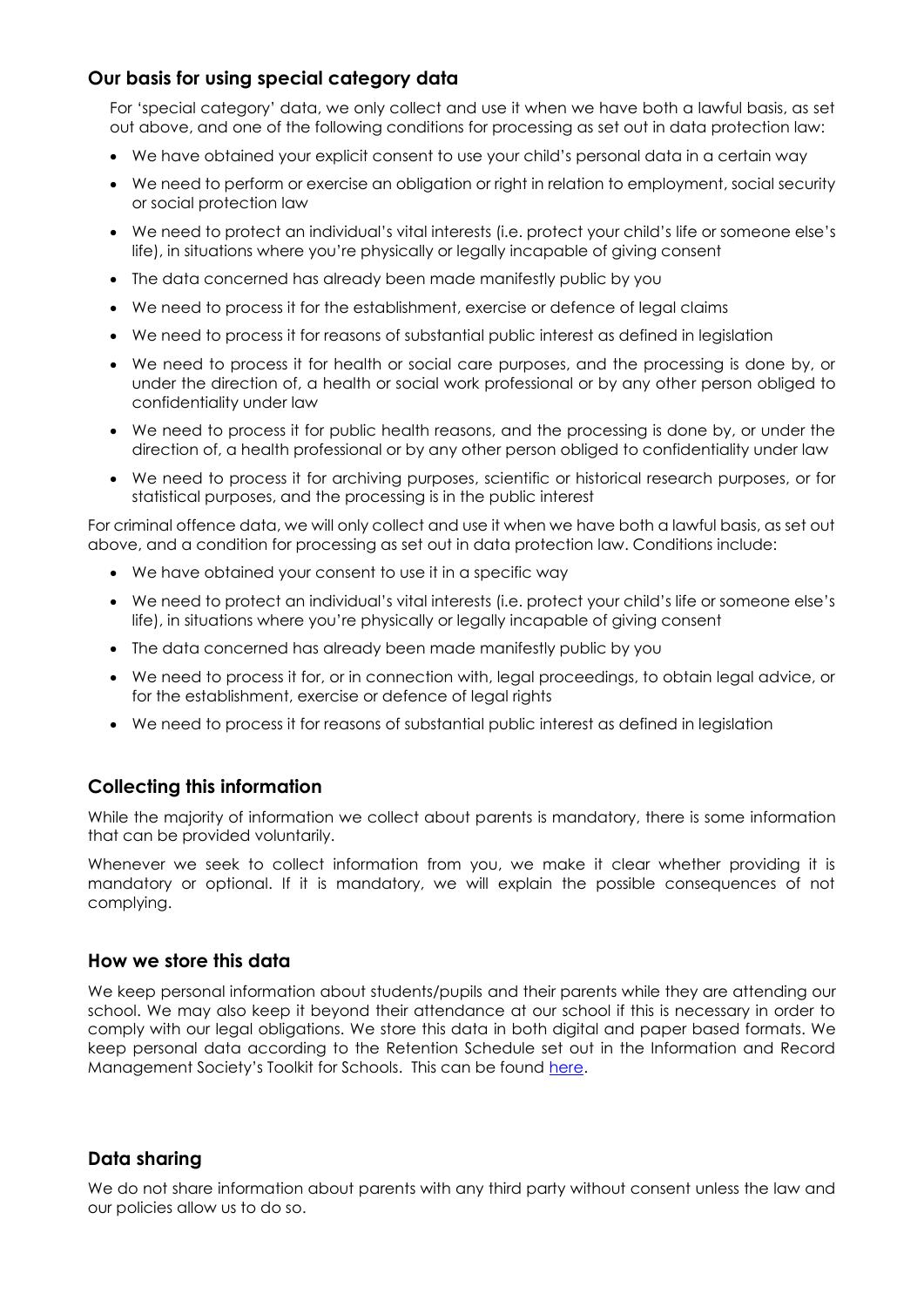Where it is legally required, or necessary (and it complies with data protection law) we may share personal information about parents with:

- Our local authority to meet our legal obligations to share certain information with it, such as safeguarding concerns and exclusions
- The Department for Education to meet our legal obligations to share certain information with it.
- Suppliers and service providers to enable them to provide the service we have contracted them for
- Survey and research organisations to help us fulfil our public task
- Health authorities to meet our legal obligation to keep our pupils safe
- Health and social welfare organisations to meet our legal obligation and to protect our pupils
- Charities and voluntary organisations to help us fulfil our public task and to protect the pupils
- Police forces, courts, tribunals to meet our legal obligations to share information with them
- Schools our pupils are moving to to help us support our pupils who are moving to another school by easing the transition process

#### **Transferring data internationally**

Where we transfer personal data to a country or territory outside the European Economic Area, we will do so in accordance with data protection law.

#### **Parents' rights regarding personal data**

Individuals have a right to make a **'subject access request'** to gain access to personal information that the school holds about them.

If you make a subject access request, and if we do hold information about you, we will:

- Give you a description of it
- Tell you why we are holding and processing it, and how long we will keep it for
- Explain where we got it from, if not from you or your child
- Tell you who it has been, or will be, shared with
- Let you know whether any automated decision-making is being applied to the data, and any consequences of this
- Give you a copy of the information in an intelligible form

Individuals also have the right for their personal information to be transmitted electronically to another organisation in certain circumstances.